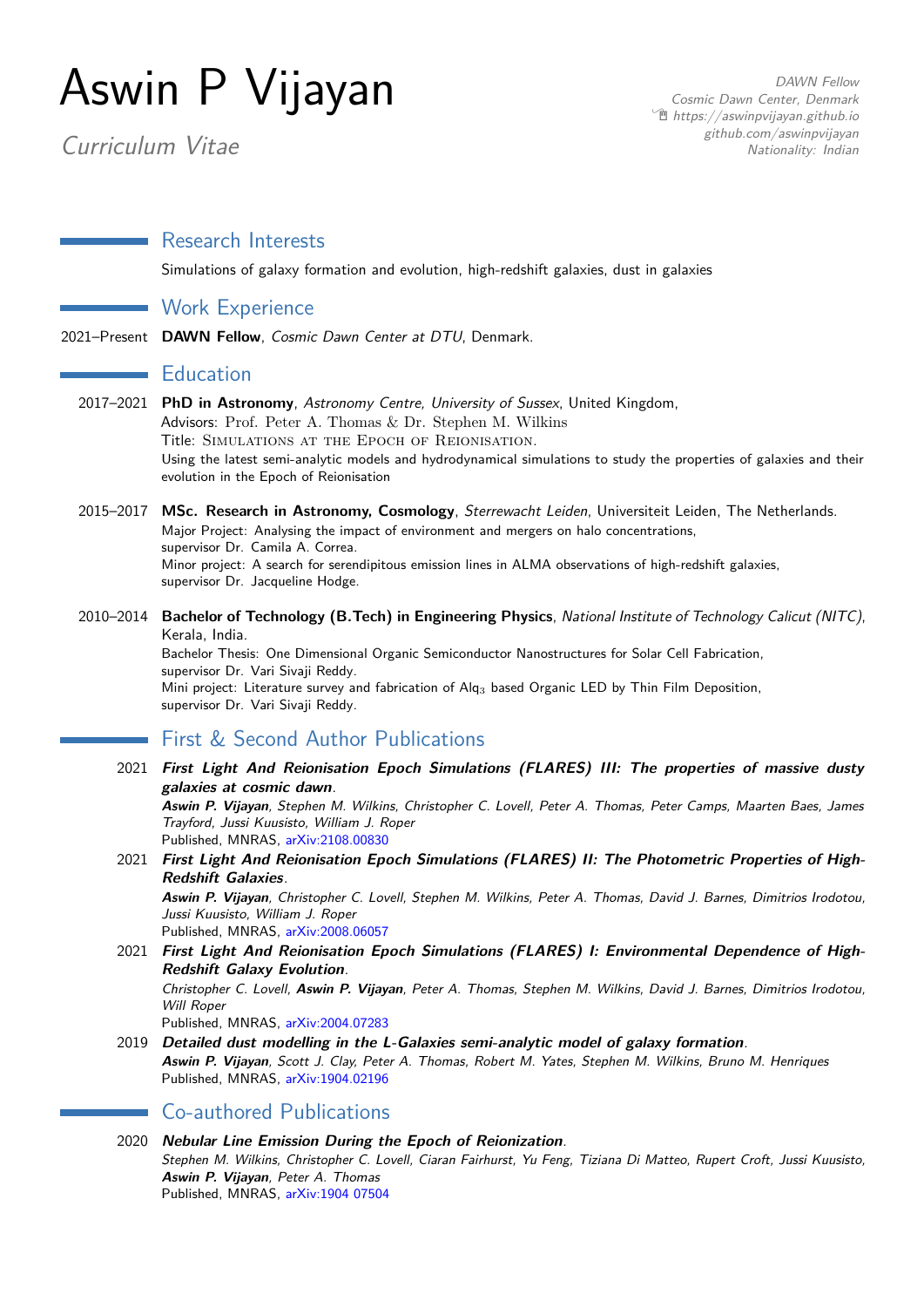# Computer skills

Language PYTHON, C, FORTRAN (basic) Software LATEX, GADGET, CASA Others High Performance Computing, NLP, Machine Learning

## Achievements

| 2015-2017 Recipient of partial Oort/NOVA scholarship from the Leiden Observatory                                 |
|------------------------------------------------------------------------------------------------------------------|
| 2015 GATE (Graduate Aptitude Test) and JEST (Joint Entrance Screening Test) in Physics, All India Rank 88 and 71 |
|                                                                                                                  |

Dec 2014 NET (National Eligibility Test) in the Physical Sciences, All India Rank 51

## **Talks**

Ē,

|           | July 2021 NAM, Bath, (Online),<br>Session: Theory and Observations of the First Light and Reionisation Epoch.<br>Talk title: FLARES: The photometric properties of galaxies at cosmic dawn                                                 |
|-----------|--------------------------------------------------------------------------------------------------------------------------------------------------------------------------------------------------------------------------------------------|
|           | July 2021 <b>EAS</b> , (Online),<br>Session: Towards a Complete Census of Star-Formation in the Early Universe.<br>Talk title: Obscured star formation in the EoR with FLARES                                                              |
|           | June 2021 SAZERAC2, (Online).<br>Talk title: Properties of massive dusty-galaxies at cosmic dawn                                                                                                                                           |
|           | Jan 2021 Virgo Consortium Meeting, (Online).<br>Talk title: Photometric Properties of galaxies in the FLARE simulation                                                                                                                     |
|           | July 2020 SAZERAC, (Online).<br>Talk title: Photometric Properties of galaxies in the FLARE simulation                                                                                                                                     |
|           | Aug 2020 EAS, Leiden, (Online),<br>Session: Probing cosmic dawn with current and future facilities and simulations.<br>Talk title: FLARES: First Light And Reionisation Epoch Simulations                                                  |
| Jan 2020  | Virgo Consortium Meeting, Durham.<br>Talk title: FLARES: First Light And Reionisation Epoch Simulations                                                                                                                                    |
|           | Dec 2018 Virgo Consortium Meeting, Leiden.<br>Talk title: Detailed dust modelling in the L-Galaxies' semi-analytic model of galaxy formation                                                                                               |
|           | Teaching & Work Experience                                                                                                                                                                                                                 |
|           | Oct 2021 SOC, Models and Simulations of High-Redshift Galaxies - Sazerac Sip.<br>A short online conference to discuss current models and simulations of high-redshift galaxies                                                             |
|           | Feb 2021 SOC, CIDER: The Cold ISM During the Epoch of Reionisation - Sazerac Sip.<br>A short online conference to discuss current works on the cold ISM and dust in the EoR                                                                |
|           | Mar-Nov 2020 Work Placement, with Kenya Red Cross Society, Kenya.<br>Validation of inferences from satellite observations with ground survey data for drought impact studies                                                               |
|           | Oct-Apr Co-supervision of Hamish Garnett, Mphys student, University of Sussex.<br>2019/20 Mass and metallicity gradients in the FLARE simulations, supervisor Prof. Peter A. Thomas                                                        |
|           | Oct-Apr Effect of random seeds and AGN on galaxy properties in the EoR using EAGLE simulation physics,<br>2020/21 supervisor Prof. Peter A. Thomas                                                                                         |
|           | 2018-2020 Associate Tutor, University of Sussex.<br>Associate Tutor for the Foundation year physics course Properties of Matter (F3216)<br>Associate Tutor for the third year undergraduate physics course Extragalactic Astronomy (F3209) |
| 2018-2019 | Organizer, Extragalactic Astronomy Journal Club, University of Sussex.<br>Organizing the the extragalactic astronomy journal club, by delegating latest papers to discuss                                                                  |
|           | Outreach                                                                                                                                                                                                                                   |
|           | Feb 2021 Astronomy on Tap, Copenhagen, Denmark.<br>Talked about cosmological simulations of galaxy formation and evolution                                                                                                                 |

July 2018 **BlueDot Festival**, Manchester, UK. Volunteered at the Webb Telescope stand, talking to the public about the realm of astronomy it would be exploring